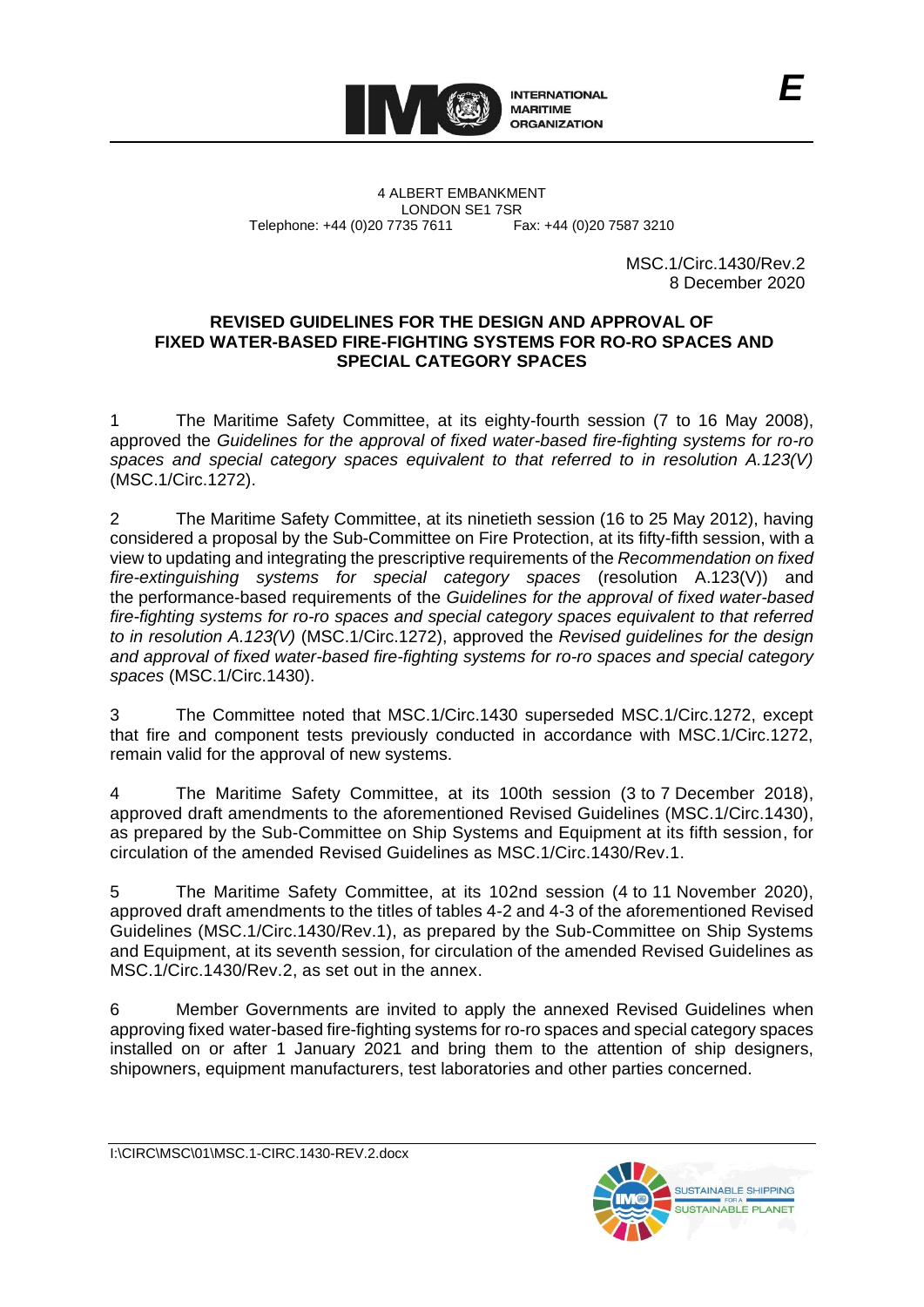7 This circular supersedes MSC.1/Circ.1272, MSC.1/Circ.1430 and MSC.1/Circ.1430/Rev.1, except that fire and component tests previously conducted in accordance with MSC.1/Circ.1272 or MSC.1/Circ.1430 or MSC.1/Circ.1430/Rev.1 remain valid for the approval of new systems. Existing fixed fire-extinguishing systems for special category spaces approved and installed based on resolution A.123(V), MSC.1/Circ.1272, MSC.1/Circ.1430 and MSC.1/Circ.1430/Rev.1 installed before 1 January 2021 should be permitted to remain in service as long as they are serviceable.

\*\*\*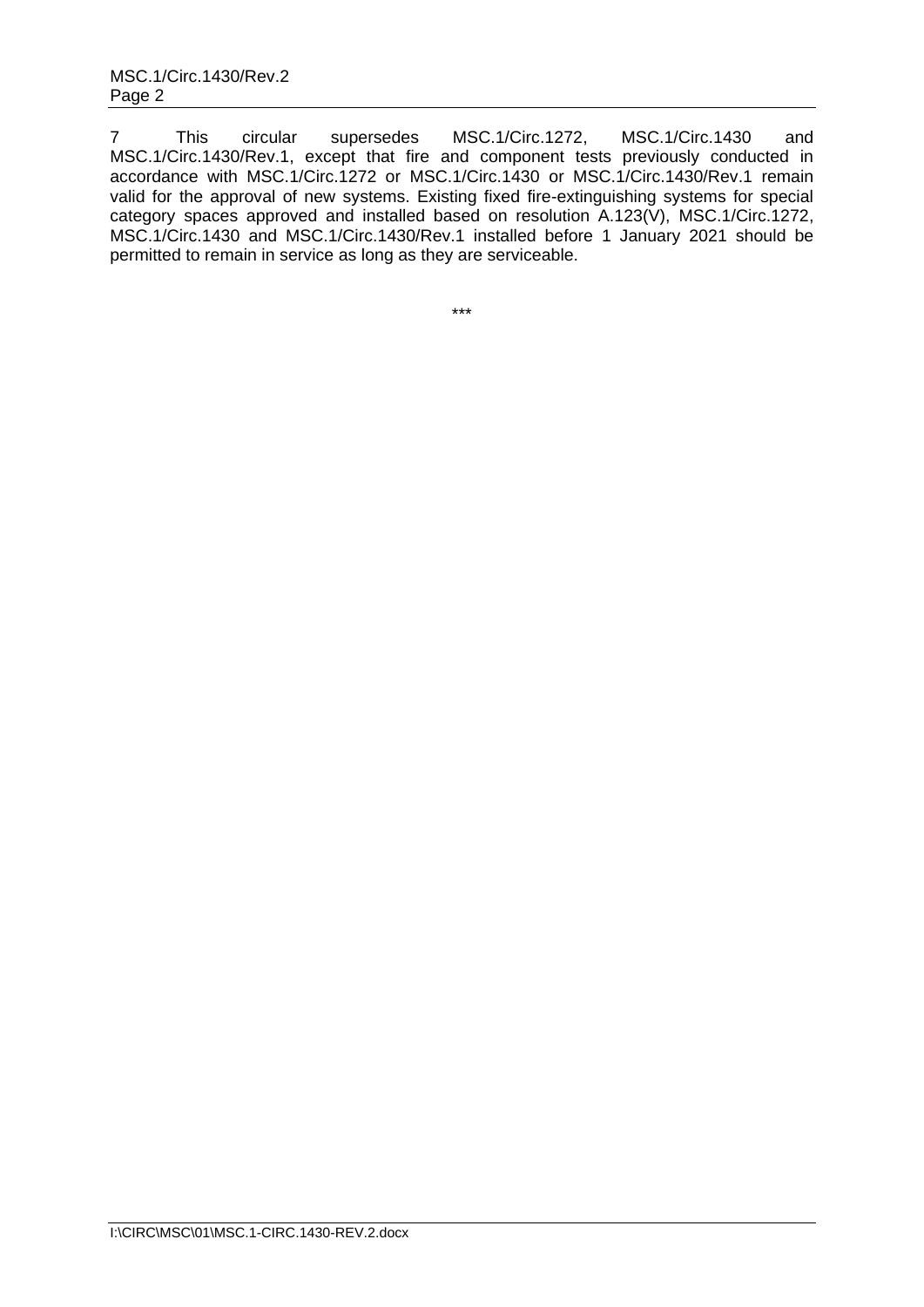# **ANNEX**

# **REVISED GUIDELINES FOR THE DESIGN AND APPROVAL OF FIXED WATER-BASED FIRE-FIGHTING SYSTEMS FOR RO-RO SPACES AND SPECIAL CATEGORY SPACES**

### **1 General**

1.1 These Guidelines and fire tests are intended for the design and approval of fixed water-based fire-fighting systems for open and closed ro-ro spaces and special category spaces defined in SOLAS regulations II-2/3.12, II-2/3.13, II-2/3.35, II-2/3.36, II-2/3.46 and II-2/3.49. Deluge systems can be applied on open ro-ro spaces when the actual wind condition is taken into consideration, for example through the use of high velocity nozzles. Systems using automatic sprinklers or nozzles are only permitted for closed ro-ro and special category spaces or other spaces where wind conditions are not likely to affect system performance.

1.2 These Guidelines are intended to replace both the prescriptive requirements of resolution A.123(V) for conventional water spray systems and the performance-based requirements of the guidelines (MSC.1/Circ.1272) for automatic sprinkler and deluge systems. All systems should comply with sections 1, 2 and 3. In addition, prescriptive-based systems should comply with section 4, and performance-based systems should comply with section 5.

## **2 Definitions**

2.1 *Area of operation* is a design area for wet-pipe, automatic sprinkler system (to be determined for performance-based systems by the test procedure described in the appendix to these Guidelines).

2.2 *Automatic sprinkler or nozzle* is a single or multiple orifice water discharge device that activates automatically when its heat-activated element is heated to its thermal rating or above, allowing water under pressure to discharge in a specific, directional discharge pattern.

2.3 *Automatic system* is a system utilizing either automatic sprinklers or nozzles or a system that is automatically activated by a fire detection system.

2.4 *Deluge system, automatic and manual release* is a system employing open nozzles attached to a piping system connected to a water supply through a valve that can be opened by signals from a fire detection system and by manual operation. When this valve is opened, water flows into the piping system and discharges from all nozzles attached thereto.

2.5 *Deluge system, manual release* is a system employing open nozzles attached to a piping system connected to a water supply through a valve that is opened by manual operation. When this valve is opened, water flows into the piping system and discharges from all nozzles attached thereto.

2.6 *Dry pipe system* is a system employing automatic sprinklers or nozzles attached to a piping system containing air or nitrogen under pressure, the release of which (as from the activation of a sprinkler or nozzle by heat from a fire) permits the water pressure to open a valve known as a dry pipe valve. The water then flows into the piping and discharges from the open nozzles or sprinklers.

2.7 *Fire control* limits the size of a fire by distribution of water so as to decrease the heat release rate, while controlling ceiling gas temperatures and pre-wetting adjacent combustibles and/or reducing heat radiation to avoid structural damage.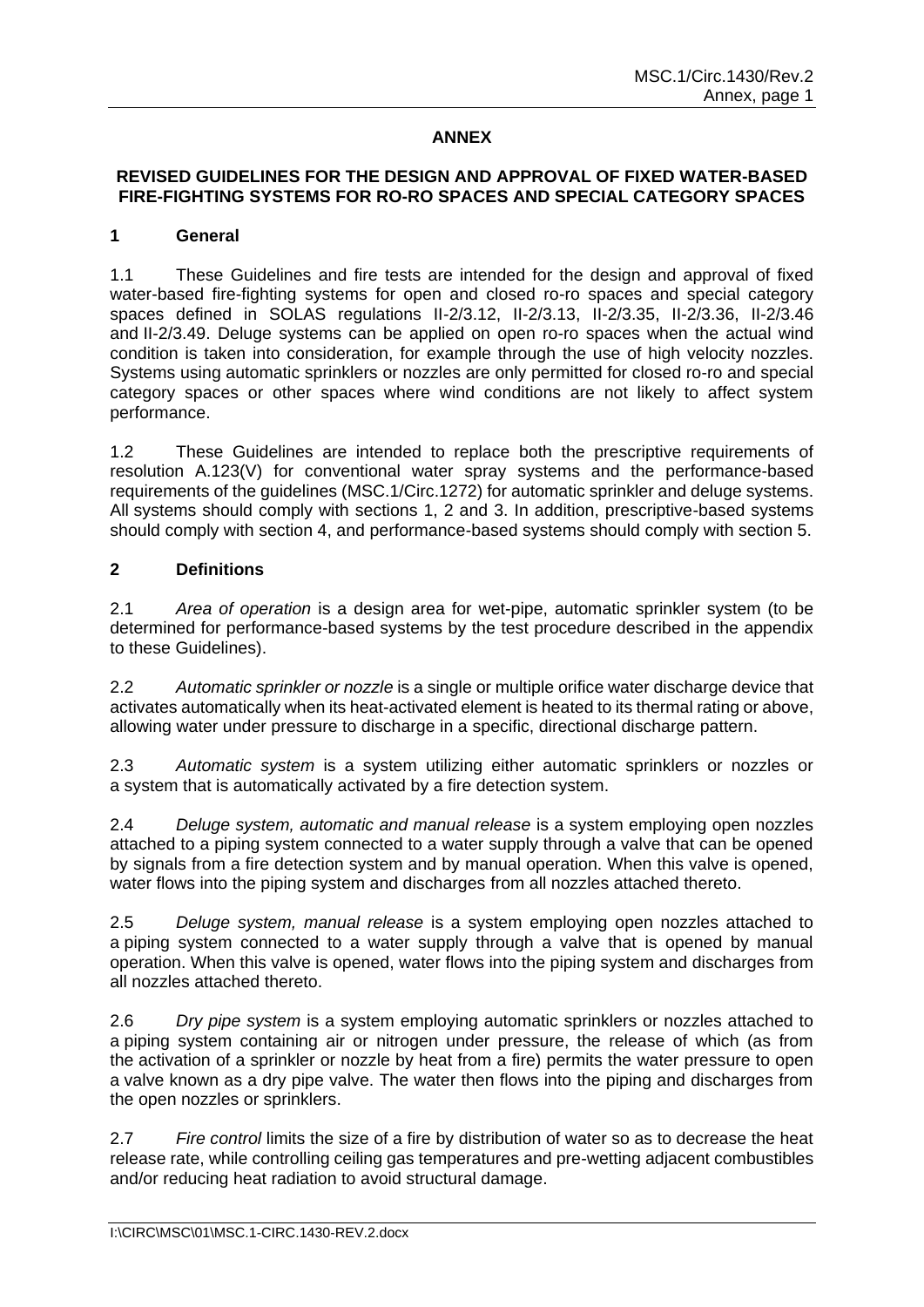2.8 *Fire suppression* is the sharp reduction of the heat release rate of a fire and the prevention of regrowth.

2.9 *K-factor* is a sprinkler nozzle discharge coefficient determined by testing, that is used to calculate flow rate at any given pressure through the relationship *Q* = *k P* 1/2 , where *Q* is the flow rate in litres per minute, and *P* is the pressure in bars.

2.10 *Open sprinkler or nozzle* is an open single or multiple orifice water discharge device that, when discharging water under pressure, will distribute the water in a specific, directional discharge pattern.

2.11 *Performance-based requirements* are based on the results of fire tests conducted on specific nozzle design and arrangements. The required engineering parameters for such systems are determined by the results of the fire tests.

2.12 *Prescriptive based requirements* are specific requirements, such as minimum water discharge density or maximum nozzle spacing, and are applied equally to all systems designed to this approach.

2.13 *Pump* means a single water pump, with its associated driver and control or an individual pump within a pump unit.

2.14 *Pump unit* means a single water pump, or two or more pumps connected together to form a unit, with their associated driver(s) and controls.

2.15 *Pre-action system* is a system employing automatic sprinklers or nozzles attached to a piping system containing air that may or may not be under pressure, with a supplemental fire detection system installed in the same area as the sprinklers or nozzles. Activation of the fire detection system opens a valve that permits water to flow into the system piping and to be discharged from any sprinkler or nozzle that has operated.

2.16 *Water-based extinguishing medium* is fresh water or seawater, with or without an antifreeze solution and/or additives to enhance fire-extinguishing capability.

2.17 *Water discharge density* is the unit rate of water application to an area or surface expressed in mm/min (equal to (*l*/min)/m<sup>2</sup> ).

2.18 *Wet pipe system* is a system employing automatic sprinklers or nozzles attached to a piping system containing water and connected to a water supply so that water discharges immediately from sprinklers or nozzles opened by heat from a fire.

## **3 Principal requirements for all systems**

3.1 The system may be automatically activated, automatically activated with provisions for manual activation or manually activated.

3.2 All systems should be divided into sections. Each section should be capable of being isolated by one section control valve. The section control valves should be located outside the protected space, be readily accessible without entering the protected spaces and their locations should be clearly and permanently indicated.

3.2.1 It should be possible to manually open and close the section control valves either directly on the valve or via a control system routed outside of the protected spaces. Means should be provided to prevent the operation of the section control valves by an unauthorized person. Control valve locations should be adequately ventilated to minimize the build-up of smoke.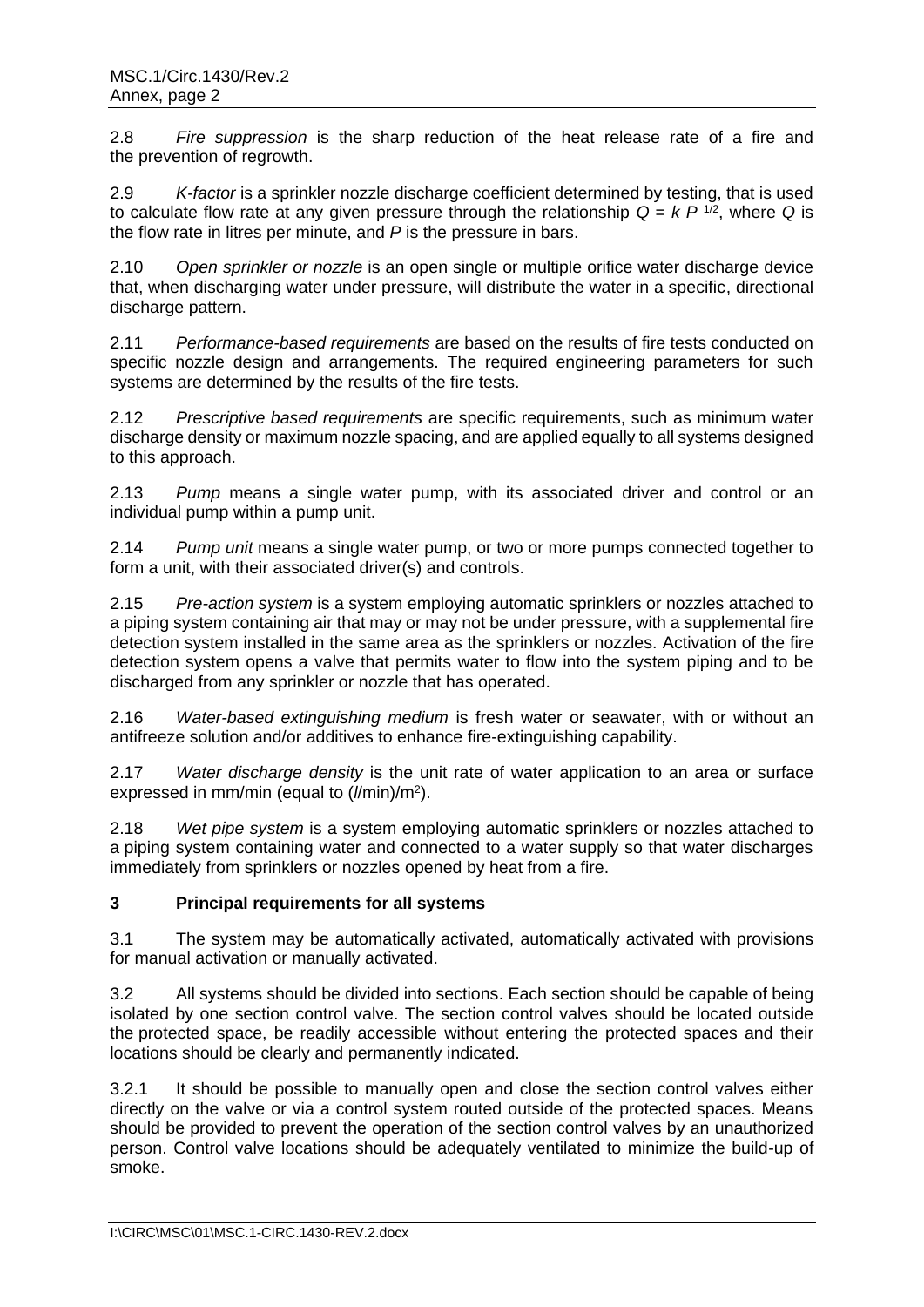3.2.2 A continuously manned control station and release station(s) for deluge systems should have remote indication of pump running and pressure in valve manifold. For deluge systems, release stations with controls for start and stop of pump(s) and operation (opening and closing) of section control valves should be provided in the valve room and in a continuously manned control station or the safety centre, if fitted. Remote indication of position of valves (open/closed) should be provided in the continuously manned control station or the safety centre, if fitted.

3.3 The piping system should be sized in accordance with a hydraulic calculation technique<sup>1</sup> such as the Hazen-Williams hydraulic calculation technique or the Darcy-Weisbach hydraulic calculation technique, to ensure the availability of the flows and pressures required for correct performance of the system. The design of the system should ensure that full system pressure is available at the most remote sprinkler or nozzle in each section within 60 s of activation.

3.4 The system supply equipment should be located outside the protected spaces and all power supply components (including cables) should be installed outside of the protected space. The electrical components of the pressure source for the system should have a minimum rating of IP 54.

3.5 Activation of an automatic system should give a visual and audible alarm at a continuously manned station. The alarm in the continuously manned station should indicate the specific section of the system that is activated. The system alarm requirements described within this paragraph are in addition to, and not a substitute for, the detection and fire alarm system required by SOLAS regulation II-2/20.4.

3.6 Wet pipe systems on board vessels that can operate in areas where temperatures below 0°C can be expected, should be protected from freezing either by having temperature control of the space, heating coils on pipes, antifreeze agents or other equivalent measures.

3.7 The capacity of the system water supply should be sufficient for the total simultaneous coverage of the minimum coverage area of tables 4-1 to 4-3 and 5-1 and the vertically applicable area as defined in paragraph 3.22.

3.8 The system should be provided with a redundant means of pumping or otherwise supplying a water-based extinguishing medium to the system. The capacity of the redundant means should be sufficient to compensate for the loss of any single supply pump or alternative source. Failure of any one component in the power and control system should not result in a reduction of required pump capacity of deluge systems*.* In the case of wet pipe, dry pipe and pre-action systems, failure of any one component in the power and control system should not result in a reduction of the automatic release capability or reduction of required pump capacity by more than 50%. However, systems requiring an external power source need only be supplied by the main power source. Hydraulic calculations should be conducted to assure that sufficient flow and pressure are delivered to the hydraulically most demanding section both in normal operation and in the event of the failure of any one component.

<sup>&</sup>lt;sup>1</sup> Where the Hazen-Williams Method is used, the following values of the friction factor C for different pipe types which may be considered should apply:

| Pipe type                      |     |
|--------------------------------|-----|
| Black or galvanized mild steel | 100 |
| Copper and copper alloys       | 150 |
| Stainless steel                | 150 |
|                                |     |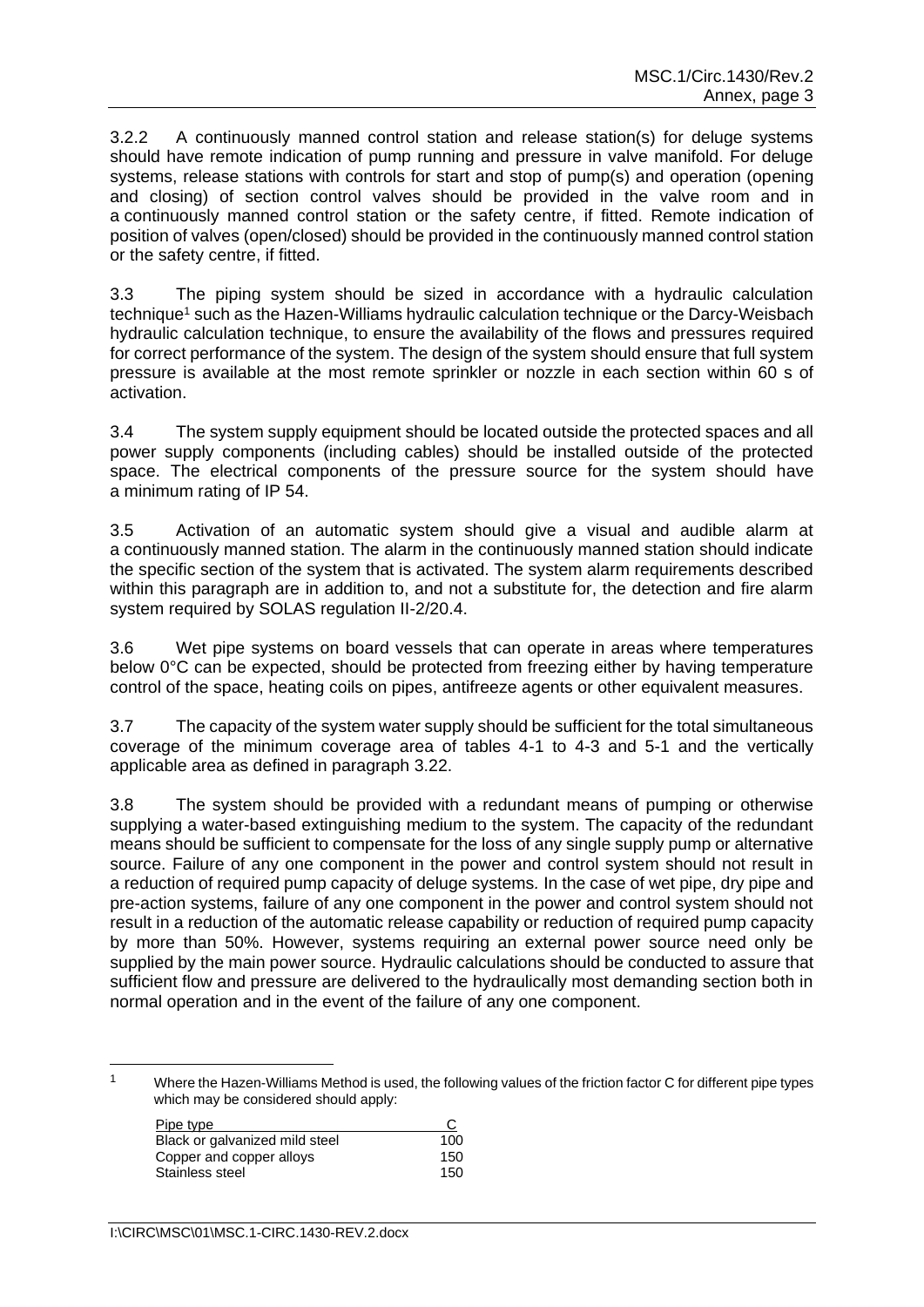3.9 The system should be fitted with a permanent sea inlet and be capable of continuous operation during a fire using sea water.

3.10 The system and its components should be designed to withstand ambient temperatures, vibration, humidity, shock, impact, clogging and corrosion normally encountered. Piping, pipe fittings and related components except gaskets inside the protected spaces should be designed to withstand 925°C. Distribution piping should be constructed of galvanized steel, stainless steel, or equivalent. Sprinklers and nozzles should comply with paragraph 3.11.

3.11 The system and its components should be designed and installed based on international standards acceptable to the Organization. <sup>2</sup> The nozzles should be manufactured and tested based on the relevant sections of appendix A to Circular MSC/Circ.1165 (*Revised Guidelines for the approval of equivalent water-based fire-extinguishing systems for machinery spaces and cargo pump-rooms*).

3.12 A means for testing the automatic operation of the system and, in addition, assuring the required pressure and flow should be provided.

3.13 If the system is pre-primed with water containing a fire suppression enhancing additive and/or an antifreeze agent, periodic inspection and testing, as specified by the manufacturer, should be undertaken to ensure that their effectiveness is being maintained. Fire suppression enhancing additives should be approved for fire protection service by an independent authority. The approval should consider possible adverse health effects to exposed personnel, including inhalation toxicity.

3.14 Operating instructions for the system should be displayed at each operating position.

3.15 Installation plans and operating manuals should be supplied to the ship and be readily available on board. A list or plan should be displayed showing spaces covered and the location of the zone in respect of each section. Instructions for testing and maintenance should be available on board.

3.16 Spare parts should be provided as recommended by the manufacturer. In the case of automatic sprinkler systems, the total number of spare sprinkler heads for each type of sprinklers shall be 6 for the first 300, 12 for the first 1,000.

3.17 Where automatic systems are installed, a warning notice should be displayed outside each entry point stating the type of medium used (i.e. water) and the possibility of automatic release.

3.18 All installation, operation and maintenance instruction/plans for the system should be in the working language of the ship. If the working language of the ship is not English, French or Spanish, a translation into one of these languages should be included.

3.19 Any foam concentrates used as system additives should comply with the *Revised guidelines for the performance and testing criteria and surveys of foam concentrates for fixed fire-extinguishing systems* (MSC.1/Circ.1312).

3.20 Means for flushing of systems with fresh water should be provided.

<sup>&</sup>lt;sup>2</sup> Pending the development of international standards acceptable to the Organization, national standards as prescribed by the Administration should be applied.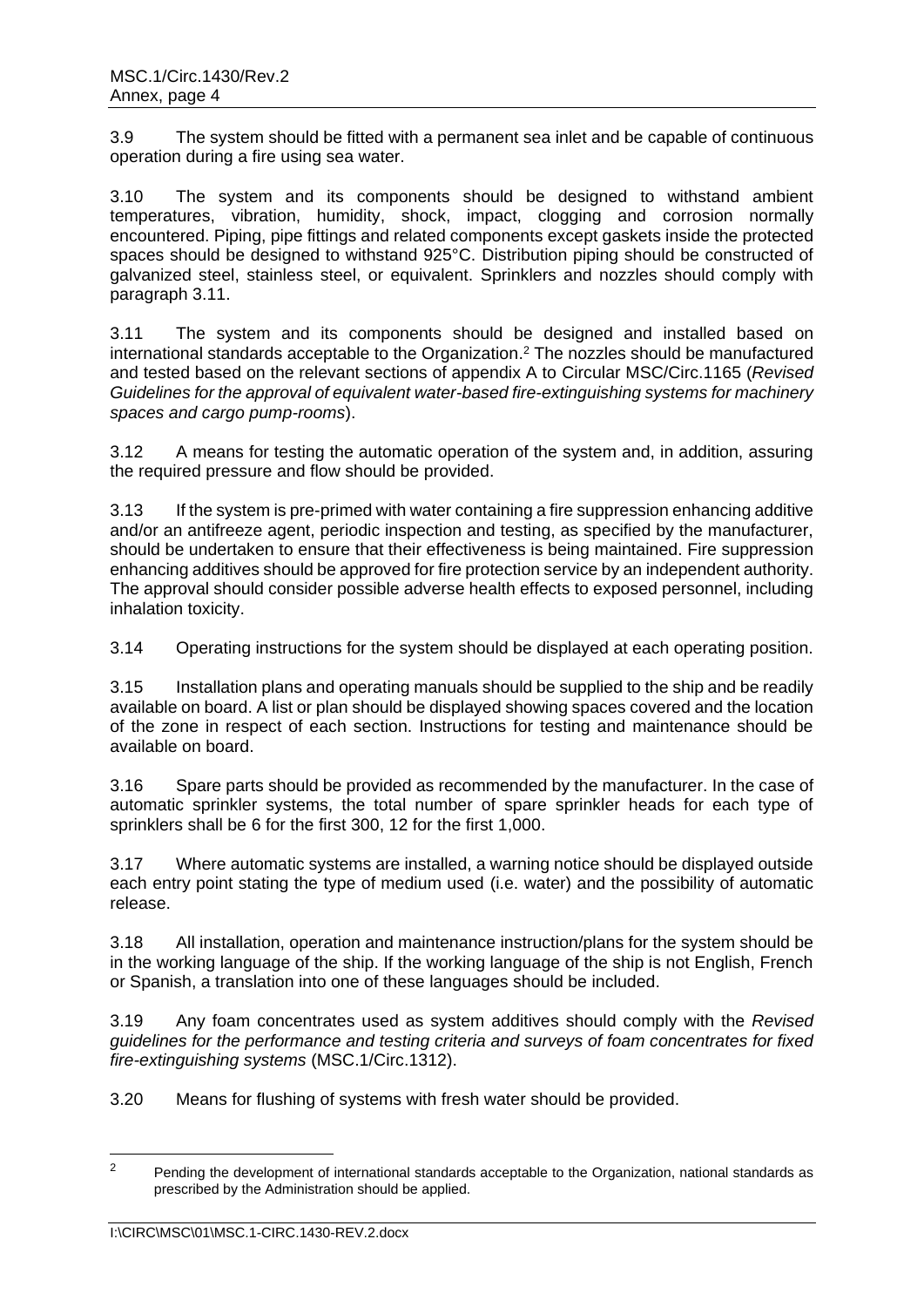3.21 The presence of obstructions and the potential for shielding of the water spray should be evaluated to ensure that the system performance is not affected. Supplementary sprinklers or nozzles should be installed beneath obstructions. In addition, nozzles should be located to protect spaces above and below intermediate decks, hoistable decks and ramps. Nozzles below hoistable decks should be capable of protecting all applicable heights.

3.22 Vertically the applicable area of all decks, including hoistable decks or other intermediate decks, between reasonably gastight steel decks (or equivalent materials), should be included for simultaneous coverage (example: with one hoistable deck, both the layer above and below this deck with a dimensioning area complying with tables 4-1 to 4-3 or 5-1 should be included in the water supply calculations). Decks with ramps are accepted as reasonably gastight decks assuming that the ramps are always in their closed position at sea and the ramps and the decks which these ramps are part of are reasonably gastight.

3.23 The length of a deluge section (along the lanes) should not be less than 20 m and the width of the section should not be less than 14 m. Further, the sections need not be longer or wider than the distance between reasonably gastight steel bulkheads (or equivalent materials). The maximum size of a section on any single deck should be 48 m multiplied by the width of cargo space (measured as distance between tight steel divisions). Vertically one section can cover up to three decks.

# **4 Additional prescriptive-based system design requirements**

In addition to the requirements in section 3, systems designed with this approach should comply with paragraphs 4.1 to 4.10.

4.1 Wet pipe, dry pipe and pre-action systems should be designed for simultaneous coverage of the hydraulically most demanding area at the minimum water discharge density given in tables 4-1 to 4-3. The minimum operating pressure of any sprinkler should be 0.05 MPa.

4.2 Deluge systems should be designed for the simultaneous activation of the two adjacent deluge sections with the greatest hydraulic demand at the minimum water discharge density given in tables 4-1 to 4-3. The minimum operating pressure of any sprinkler should be 0.12 MPa.

#### **Table 4-1 Minimum required water discharge density and area of coverage for decks having a free height equal to or less than 2.5 m**

| Type of system                | Minimum water discharge<br>density (mm/min) | Minimum coverage area            |
|-------------------------------|---------------------------------------------|----------------------------------|
| Wet pipe system               | 6.5                                         | $280 \text{ m}^2$                |
| Dry pipe or pre-action system | 6.5                                         | $280 \text{ m}^2$                |
| Deluge system                 |                                             | $2 \times 20$ m x B <sup>1</sup> |

## **Table 4-2 Minimum required water discharge density and area of coverage for decks having a free height in excess of 2.5 m but equal to or less than 6.5 m**

| Type of system                | Minimum water discharge<br>density (mm/min) | Minimum coverage area            |
|-------------------------------|---------------------------------------------|----------------------------------|
| Wet pipe system               | ה י                                         | $280 \; \text{m}^2$              |
| Dry pipe or pre-action system | 15                                          | 365 $m2$                         |
| Deluge system                 |                                             | $2 \times 20$ m x B <sup>1</sup> |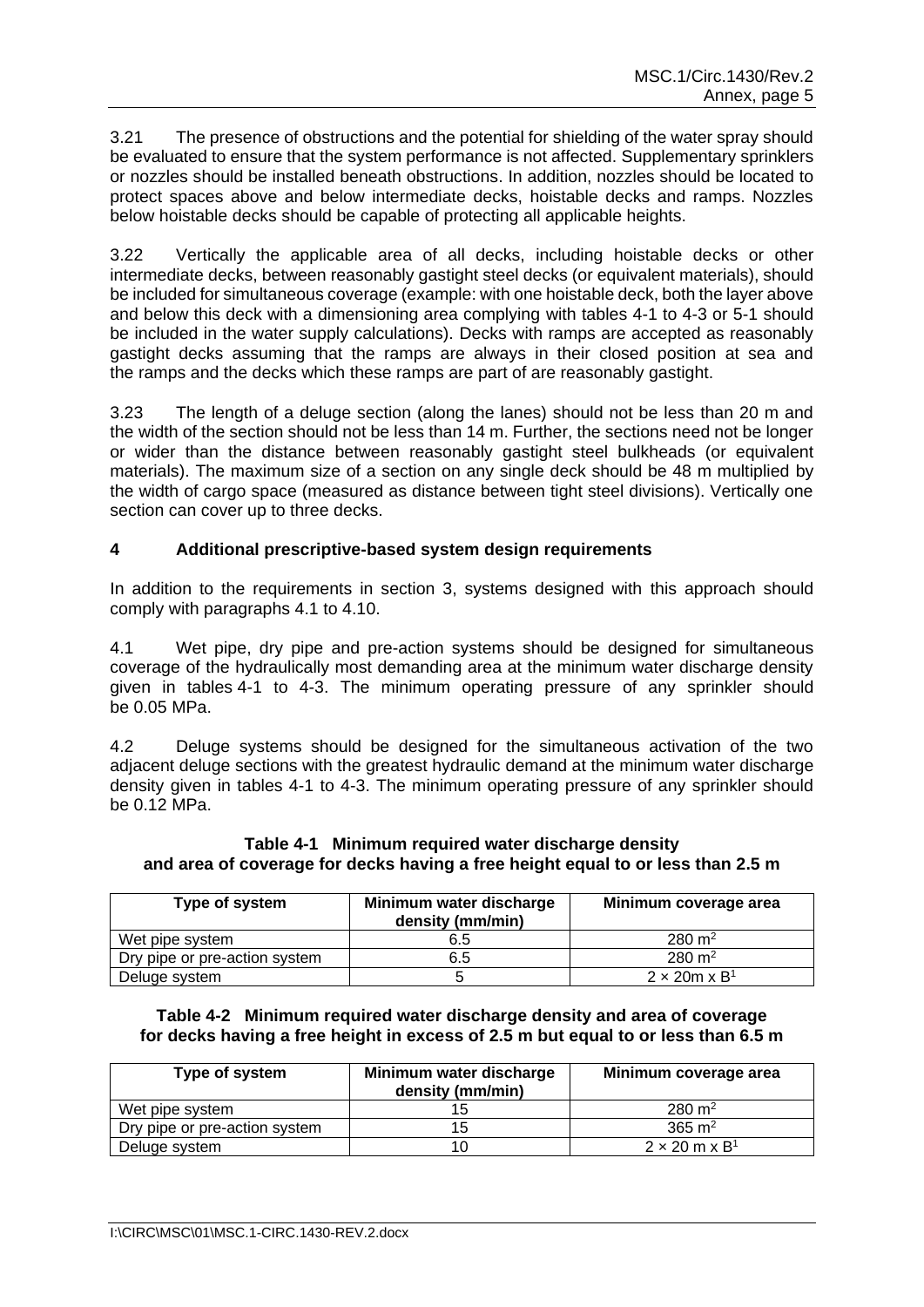## **Table 4-3 Minimum required water discharge density and area of coverage for decks having a free height in excess of 6.5 m but less than 10.0 m**

| Type of system                | Minimum water discharge<br>density (mm/min) | Minimum coverage area            |
|-------------------------------|---------------------------------------------|----------------------------------|
| Wet pipe system               |                                             | $280 \text{ m}^2$                |
| Dry pipe or pre-action system |                                             | 365 $\,$ m <sup>2</sup>          |
| Deluge system                 |                                             | $2 \times 20$ m x B <sup>1</sup> |

 $1 \quad B =$  full breadth of the protected space.

4.3 Automatic sprinklers or nozzles intended for decks with a free height equal to or less than 2.5 m should have a nominal operating temperature range between 57°C and 79°C and standard response characteristics. If required by ambient conditions, higher temperature ratings may be acceptable.

4.4 Automatic sprinklers or nozzles intended for decks with a free height in excess of 2.5 m and hoistable decks that can be raised above 2.5 m should have a nominal operating temperature range between 121°C and 149°C and standard response characteristics.

4.5 Sprinklers or nozzles should be positioned in such a way that:

- .1 they are not exposed to damage by cargo;
- .2 undisturbed spray is ensured; and
- .3 water is distributed over and between all vehicles or cargo in the area being protected.

Automatic sprinklers or nozzles should be positioned and located so as to provide satisfactory performance with respect to both activation time and water distribution.

4.6 Only upright sprinklers or nozzles are allowed for dry pipe or pre-action systems.

4.7 For wet pipe and dry pipe sprinkler systems, fire detection systems should be installed in accordance with the requirements of SOLAS regulation II-2/20.4.

4.8 For manual deluge systems, automatic deluge systems and pre-action systems, fire detection systems should be provided complying with the International Code for Fire Safety Systems (FSS Code) and the following additional requirements:

- .1 the detection system should consist of flame, smoke or heat detectors of approved types, arranged as described below. The flame detectors should be installed under fixed continuous decks according to the limitation and application defined by the maker and the approval certificate. The smoke and heat detector arrangement shall comply with the FSS Code. Smoke detectors with a spacing not exceeding 11 m or heat detectors with a spacing not exceeding 9 m should be installed under hoistable ramps;
- .2 the detection system should ensure rapid operation while consideration should also be given to preventing accidental release. The area of coverage of the detection system sections should correspond to the area of coverage of the extinguishing system sections. The following arrangements are acceptable: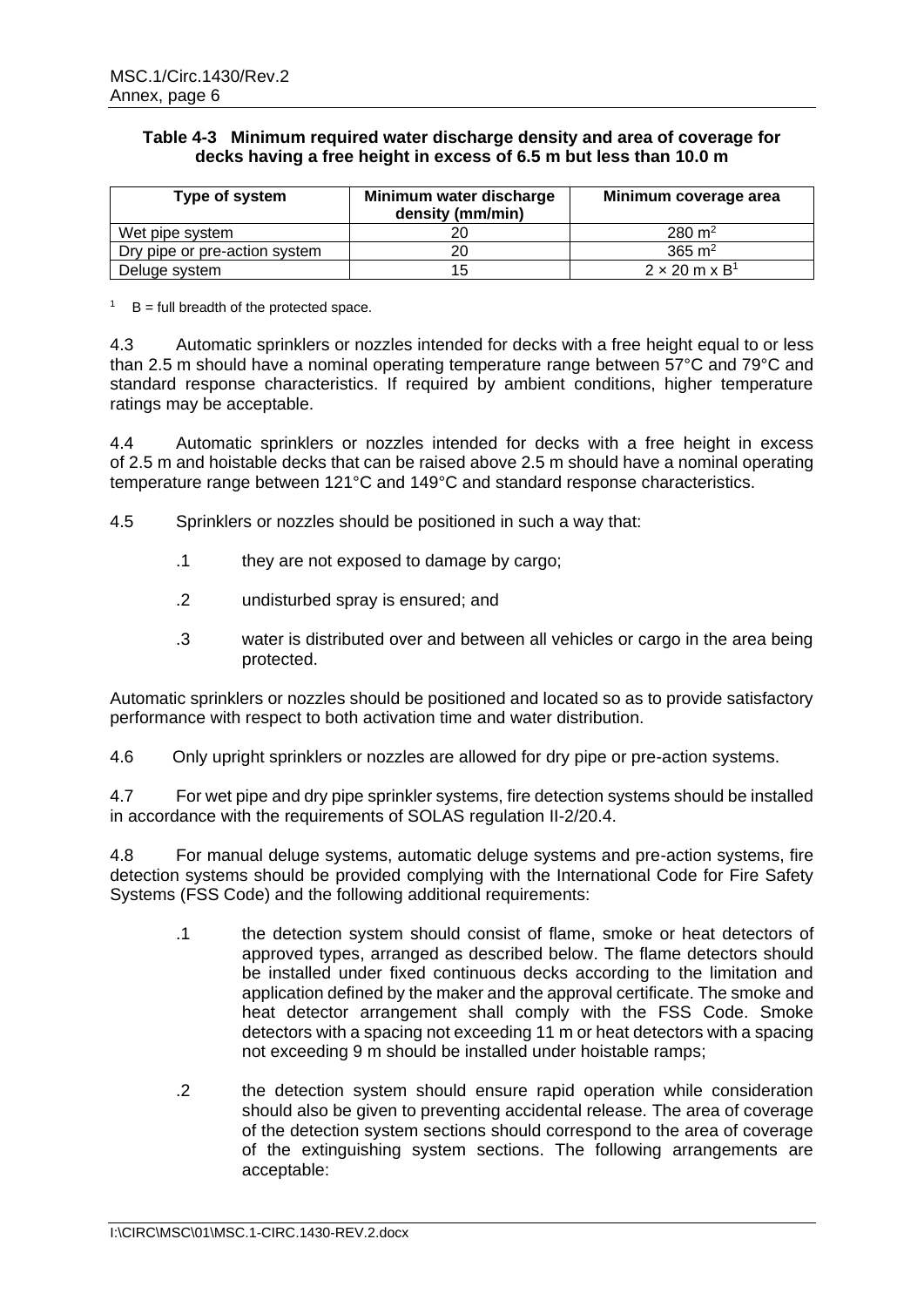- .1 set-up of approved flame detectors and approved smoke detectors or heat detectors; or
- .2 set-up of approved smoke detectors and approved heat detectors; other arrangements can be accepted by the Administration;
- .3 for automatic deluge systems and pre-action systems, the discharge of water should be controlled by the detection system. The detection system should provide an alarm upon activation of any single detector and discharge if two or more detectors activate. The Administration may accept other arrangements; and
- .4 automatically released systems should also be capable of manual operation (both opening and closing) of the section valves. Means should be provided to prevent the simultaneous release of multiple sections that result in water-flow demand in excess of the pumping system design capacity. The automatic release may be disconnected during on- and off-loading operations, provided that this function is automatically reconnected after a pre-set time being appropriate for the operations in question.

4.9 Where beams project more than 100 mm below the deck, the spacing of spot-type heat detectors at right angles to the direction of the beam travel should not be more than two thirds of the spacing permitted under chapter 9 of the FSS Code.

4.10 Where beams project more than 460 mm below the deck and are more than 2.4 m on centre, detectors should be installed in each bay formed by the beams.

## **5 Additional performance-based system design requirements**

In addition to the requirements in section 3, systems designed with this approach should comply with paragraphs 5.1 to 5.6.

5.1 The system should be capable of fire suppression and control and be tested to the satisfaction of the Administration in accordance with the appendix to these Guidelines.

5.2 The nozzle location, type of nozzle and nozzle characteristics should be within the limits tested to provide fire suppression and control as referred to in paragraph 5.1.

5.3 System designs should be limited to the use of the maximum and minimum temperature ratings of the thermally sensitive fire detection devices tested to provide fire suppression and control as referred to in paragraph 5.1.

5.4 The capacity of the system water supply should be sufficient for the total simultaneous coverage of the minimum coverage area of table 5-1 and the vertically applicable area as defined in paragraph 3.22, and the requirements of paragraph 5.5.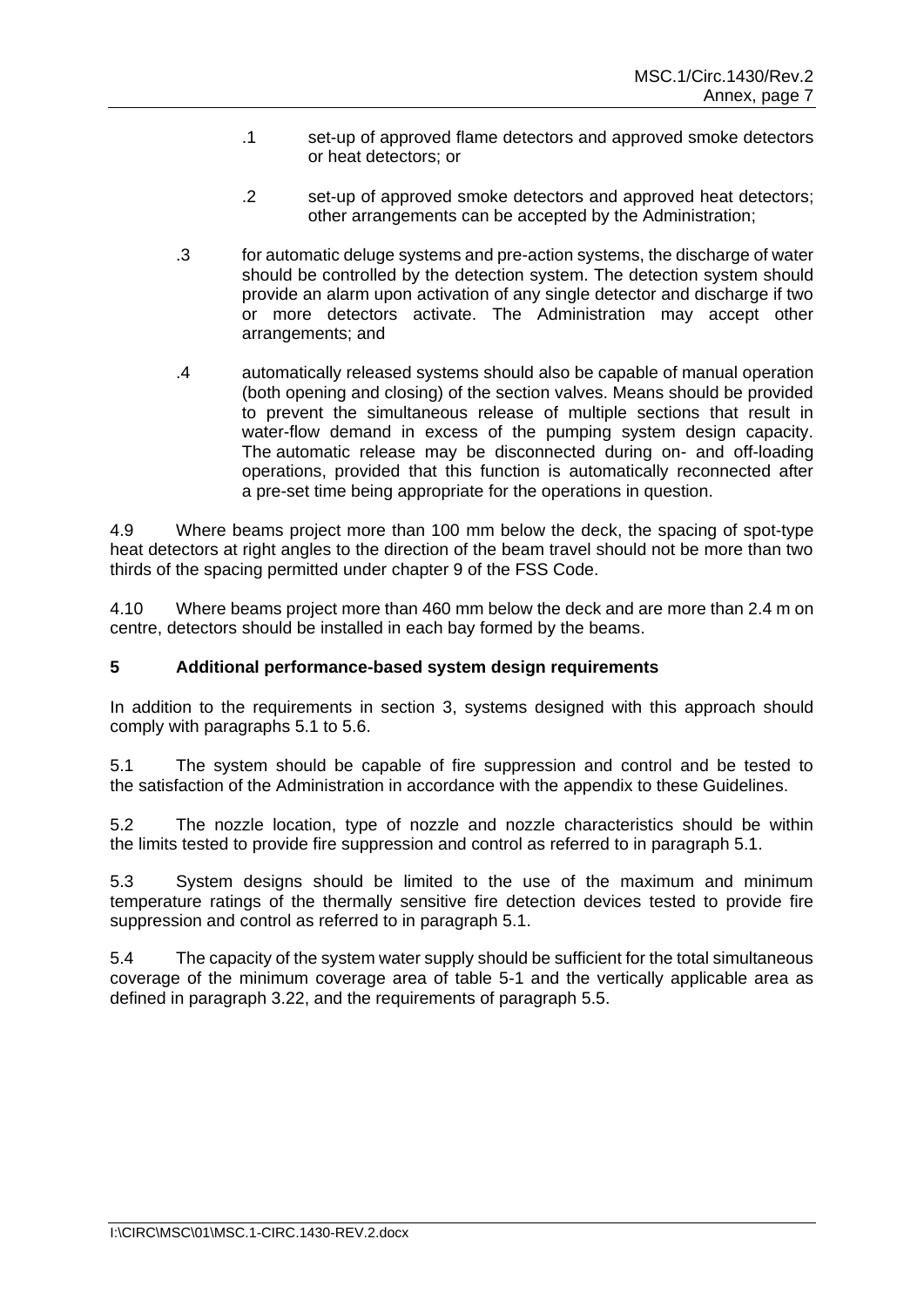| Type of system (Definition number)                  | Minimum coverage area                                                            |
|-----------------------------------------------------|----------------------------------------------------------------------------------|
| A. Wet pipe, automatic sprinkler heads (2.18)       | 280 $m2$ or area of operation                                                    |
|                                                     | as defined in the fire tests - whichever is larger                               |
| B. Deluge system, automatic <sup>1</sup> and manual | 280 $m2$ and the overlapping or adjacent section as                              |
| release $(2.4)$                                     | defined by paragraph $5.52$                                                      |
| C. Deluge system, manual release (2.5)              | 2 sections each of min 20 m x $B^{2,3}$                                          |
| D. Other systems (2.6, 2.15)                        | Equivalent to the above systems and to the<br>satisfaction of the Administration |

**Table 5-1 Minimum coverage area per type of system**

The automatic release should comply with the requirements of paragraph 5.6.

<sup>2</sup> The pump should be sized to cover the largest section for type B systems and the two largest horizontally adjacent sections for type C systems.

 $B =$  full breadth of the protected space.

5.5 The section arrangement for a deluge system with automatic and manual release (system B) should be such that a fire in any location of the border zone between two or more sections would be completely surrounded by activated spray heads, either by activating more than one section or by overlapping sections (whereby two or more sections cover the same area in the vicinity of the border between sections). In case of overlapping sections, such overlap should be a minimum of two times the required spray head spacing of the section in question or five metres, whichever is larger. These overlapping sections need not comply with the minimum width and length requirements of paragraph 3.23.

5.6 For systems of type B (see table 5-1) an efficient fire detection and fire confirmation system covering all parts of the ro-ro or special category spaces should be provided as follows:

- .1 the fire detection system shall consist of flame detectors and smoke detectors of approved types. The flame detectors shall be installed under fixed continuous decks according to the limitation and application defined by the maker and the approval certificate. The smoke detector arrangement shall comply with the FSS Code. Additional smoke detectors with a spacing not exceeding 11 m shall be installed under hoistable ramps;
- .2 a colour TV monitoring system should cover all parts of the ro-ro or special category spaces. Cameras need not be installed below hoistable decks if the camera arrangement can identify smoke (confirm fire) based on positions under a fixed continuous deck. The monitors for the colour TV monitoring system should be located in the continuously manned control station having the controls for section control valves and start/stop control of pumps addressed under 3.2.2; and
- .3 the relevant section of the deluge system should be automatically released when two detectors covering this area activate. Systems being released when only one detector activates may also be accepted. Automatically released systems should also be capable of manual operation (both opening and closing) of the section valves. The automatic release may be disconnected during on- and off-loading operations, provided that this function is automatically reconnected after a preset time being appropriate for the operations in question.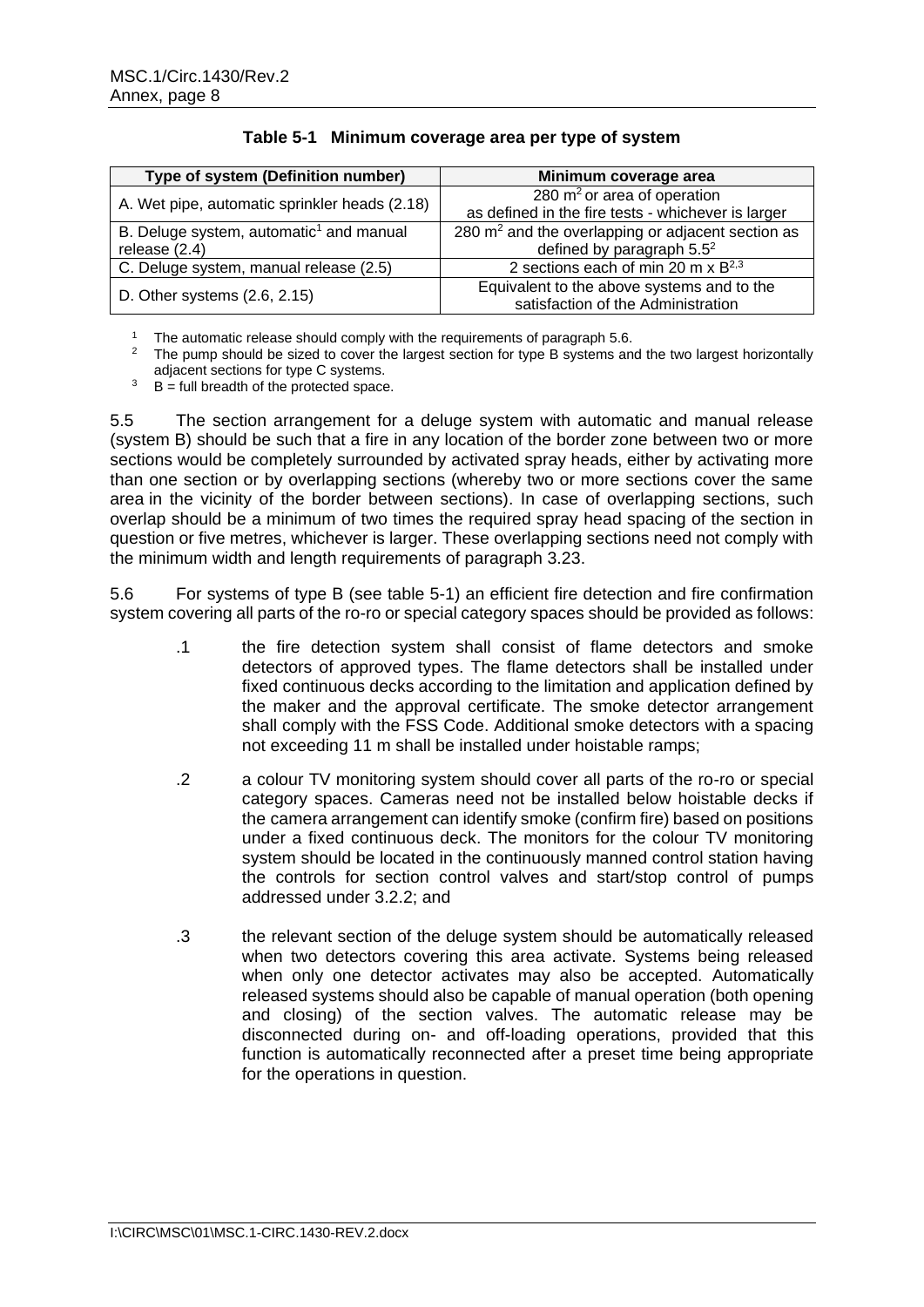# **APPENDIX**

## **TEST METHOD FOR FIXED WATER-BASED FIRE-FIGHTING SYSTEMS FOR RO-RO SPACES AND SPECIAL CATEGORY SPACES**

#### **1 SCOPE**

1.1 This test method is intended for evaluating the effectiveness of fixed water-based fire-fighting systems installed in ro-ro spaces and special category spaces with deck heights up to and including 5 m and/or up to and including 2.5 m.

- 1.2 The test programme has two objectives:
	- .1 establishing nozzle location, nozzle characteristics, minimum water delivery rate and minimum water pressure for systems which will provide the required level of system response time, suppression and control; and
	- .2 establishing the minimum area of operation of the system for the purpose of determining hydraulic design requirements for wet pipe, dry pipe and preaction systems.

### **2 GENERAL REQUIREMENTS**

### **2.1 Sampling**

The nozzles and other components to be tested should be supplied by the manufacturer together with design and installation criteria, operational instructions, drawings and technical data sufficient for the identification of the components.

### **2.2 Tolerances**

Unless otherwise stated, the following tolerances should apply:

| .1        | length:      | $± 2\%$ of value;    |
|-----------|--------------|----------------------|
| $\cdot$ 2 | volume:      | $\pm$ 5% of value;   |
| .3        | pressure:    | $± 3%$ of value; and |
| .4        | temperature: | $±$ 2% of value.     |

#### **2.3 Observations**

The following observations should be made during and after each test:

- .1 time of ignition;
- .2 activation time of first nozzle;
- .3 time when water flows out through first nozzle;
- .4 time when water flow is shut off;
- .5 time when the test is terminated; and
- .6 total number of activated nozzles.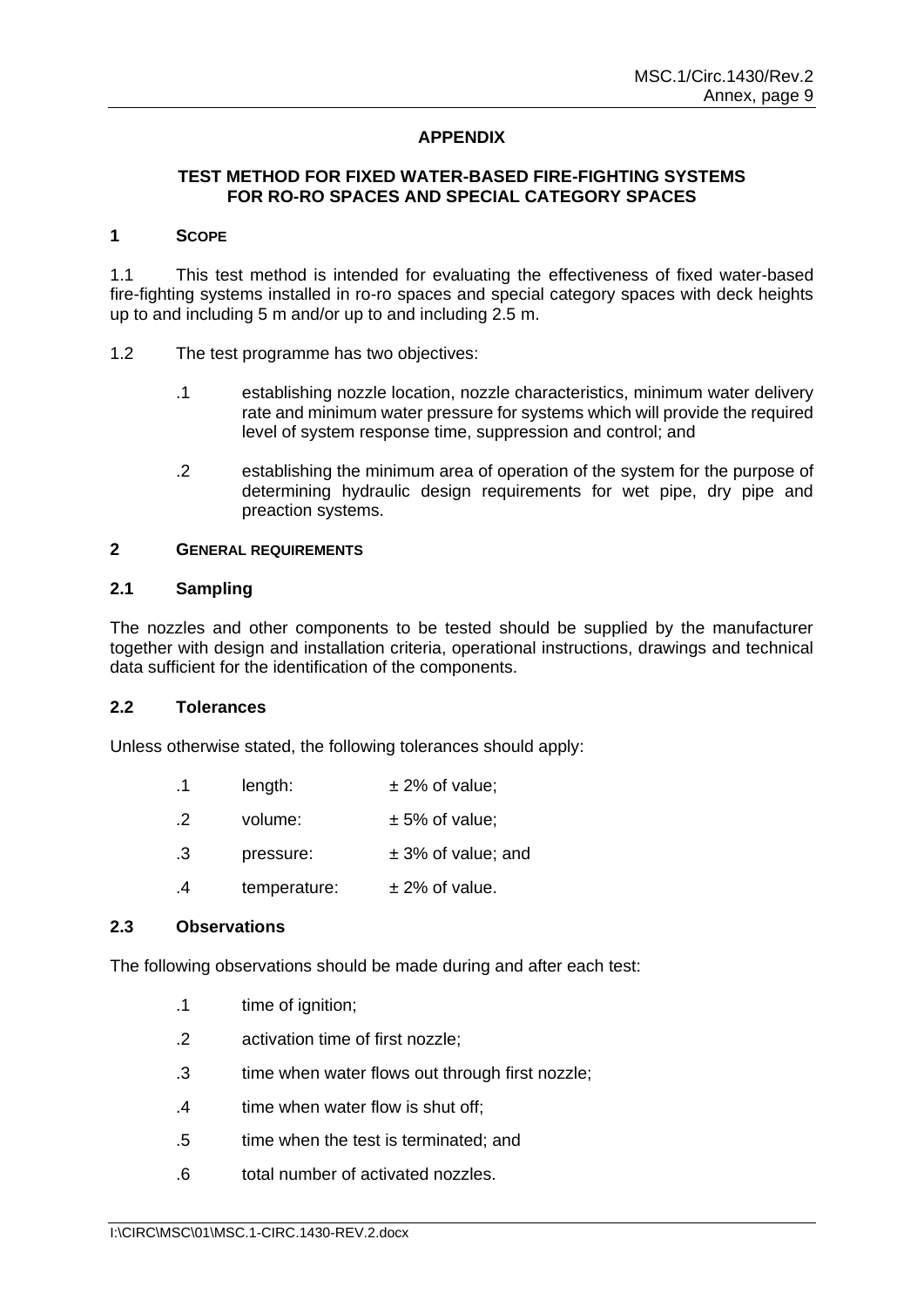# **2.4 Test hall and environmental conditions**

The test hall where the tests are conducted should have a minimum floor area of 300  $m<sup>2</sup>$  and a ceiling height in excess of 8 m. The test hall may be equipped with a forced ventilation system, or be natural ventilated, in order to ensure that there is no restriction in air supply to the test fires. The test hall should have an ambient temperature of between 10 and  $25^{\circ}$ C at the start of each test.

## **2.5 Measurement equipment**

2.5.1 Temperatures should be measured using plain K-type thermocouple wires not exceeding 0.5 mm in diameter. The thermocouple head should be protected against direct water impingement, e.g. by tin cans.

2.5.2 System water pressure should be measured by using suitable equipment. Total water flow rate should be determined by a direct measurement or indirectly by using the pressure data and "k" factor of the nozzles.

2.5.3 The measurements should be made continuously throughout the tests.

# **2.6 System operational conditions**

The tests should simulate the conditions of an actual installed system regarding objectives such as time delays between the activation of the system and minimum system water pressure or water delivery. In addition, the use of a pre-primed fire suppression enhancing additive, if applicable, should be taken into account.

## **3 DETERMINATION OF FIRE SUPPRESSION AND CONTROL CAPABILITIES**

## **3.1 Principle**

These test procedures test the effectiveness of a water-based fire-fighting system against two different scenarios: a cargo fire in a simulated freight truck and a passenger vehicle fire.

## **3.2 Fire source**

3.2.1 The primary fire source for both scenarios consists of EUR standard wood pallets (ISO 6780:2003), stored inside with the moisture content of  $14 \pm 2\%$ . Figure 3.2.1 shows details of a EUR pallet.

3.2.2 Plywood panels made of pine or spruce are used as targets. The panels should be approximately 12 mm thick. The ignition time of the panel should not be more than 35 s and the flame spread time at 350 mm position should not be more than 100 s as measured in accordance with resolution A.653(16).

3.2.3 For ignition, commercial heptane should be applied.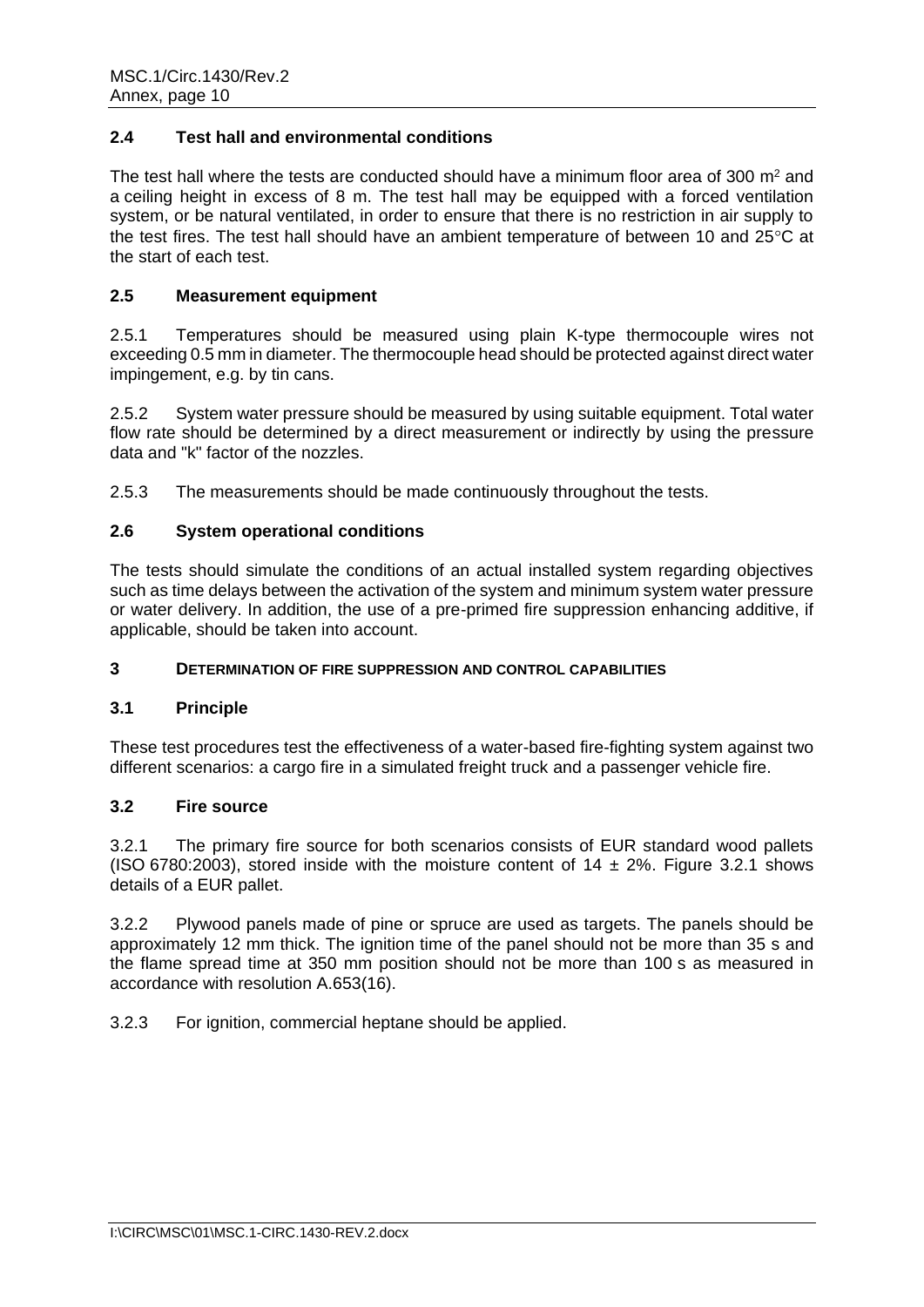

**Figure 3.2.1** − **Typical dimensions of the standard EUR pallet**

# **3.3 Apparatus**

### *3.3.1 Test area*

The tests should be conducted in a test hall as specified in paragraph 2.4 above, under a flat, smooth, non-combustible ceiling of at least 100  $m<sup>2</sup>$ . There should be at least a 1 m space between the perimeters of the ceiling and any wall of the test hall.

### *3.3.2 Fire scenario 1: cargo fire in a simulated freight truck* (see figures 3.3.2.1 to 3.3.2.3)

3.3.2.1 The primary fuel package consists of 112 wood pallets arranged in an array of 2 (wide) x 7 (high) x 8 (long) and raised up on a level of 2.8 m so that the top level of the fuel package is at 3.8 to 3.9 m above the floor.

3.3.2.2 The support frame for the wood pallet array of paragraph 3.3.2.1 should be constructed using open steel racks. The wood pallet piles should be standing freely on horizontal steel beams without any solid bottoms.

3.3.2.3 The fuel pallet array should be half-shielded by a 4.5 m long, 2.6 m wide steel plate (thickness at least 2 mm) at 4 m height. The plate should be properly fixed so that during a test it does not bend to provide an unobstructed passage of water onto the fuel package.

3.3.2.4 Plywood panel targets (acting also as obstructions) of dimensions 3.6 m (wide) x 2.4 m (high) should be arranged symmetrically on both sides of the fuel package at 1 m distance so that the top edge is at the same level as the top level of the wood pallet array.

3.3.2.5 The fire should be ignited by two steel trays centrally located under the fuel package as shown in figures 3.3.2.1 to 3.3.2.3. The square trays are 25 cm high and 0.1  $m<sup>2</sup>$  of free surface area. The trays should be filled with water and 1 *l* of heptane so that the free rim height above the liquid surface is 4 cm. The distance between the bottom of the wood pallet piles and liquid surface is 29 cm.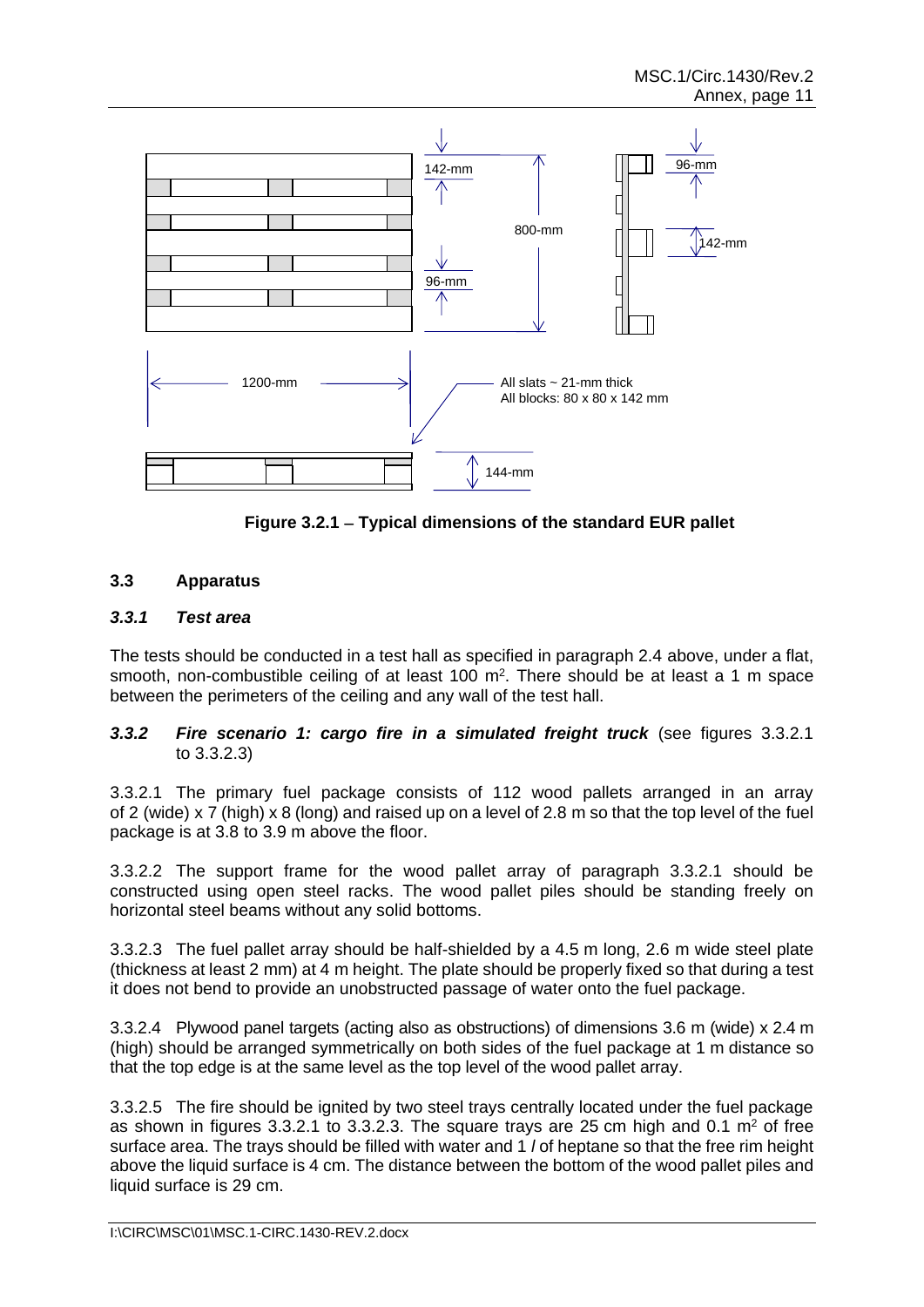

**Figure 3.3.2.1** − **Side view of the cargo fuel package in a simulated truck**



**Figure 3.3.2.2** − **End view of the cargo fuel package in a simulated truck**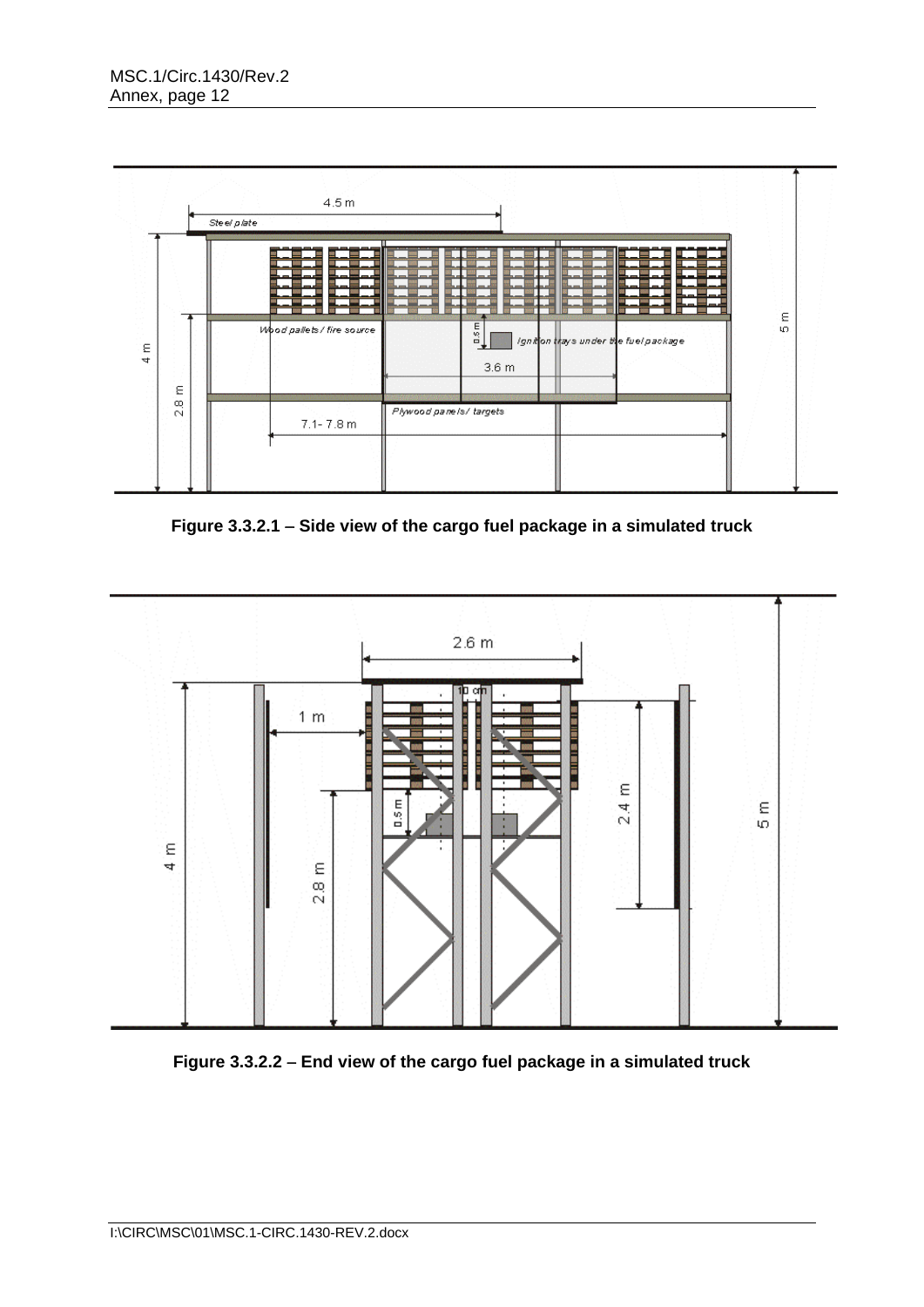

**Figure 3.3.2.3** − **Top view of the cargo fuel package in a simulated truck**

# *3.3.3 Fire scenario 2: passenger vehicle fire* (see figures 3.3.3.1 and 3.3.3.2)

3.3.3.1 The primary fuel package consists of 12 wood pallets arranged in an array of 1 pallet (wide) x 6 pallets (high) x 2 pallets (long) constructed inside a passenger vehicle mock-up.

3.3.3.2 The passenger vehicle mock-up is constructed of nominally 2 mm steel.

3.3.3.3 Plywood panel targets (acting also as obstructions) of dimensions 1.2 m (wide) x 1.75 m (high) should be arranged symmetrically on both sides of the mock-up at 0.6 m distance so that the top edge is at the same level as the top level of the mock-up car.

3.3.3.4 The fire should be ignited by a steel tray centrally located under the fuel package as shown in figures 3.3.3.1 and 3.3.3.2. The square tray is 10 cm high and 0.1  $m<sup>2</sup>$  of free surface area. The tray should be filled with water and 1 *l* of heptane so that the free rim height above the liquid surface is 4 cm.

## **3.4 Nozzle positioning**

Nozzles should be installed in an array at the ceiling level in accordance with the manufacturer's design and installation criteria. Tests should be repeated with three different relative locations between the nozzle array and the fuel package, i.e. centre of ignition under one nozzle, between two nozzles and between four nozzles, as shown in figure 3.4.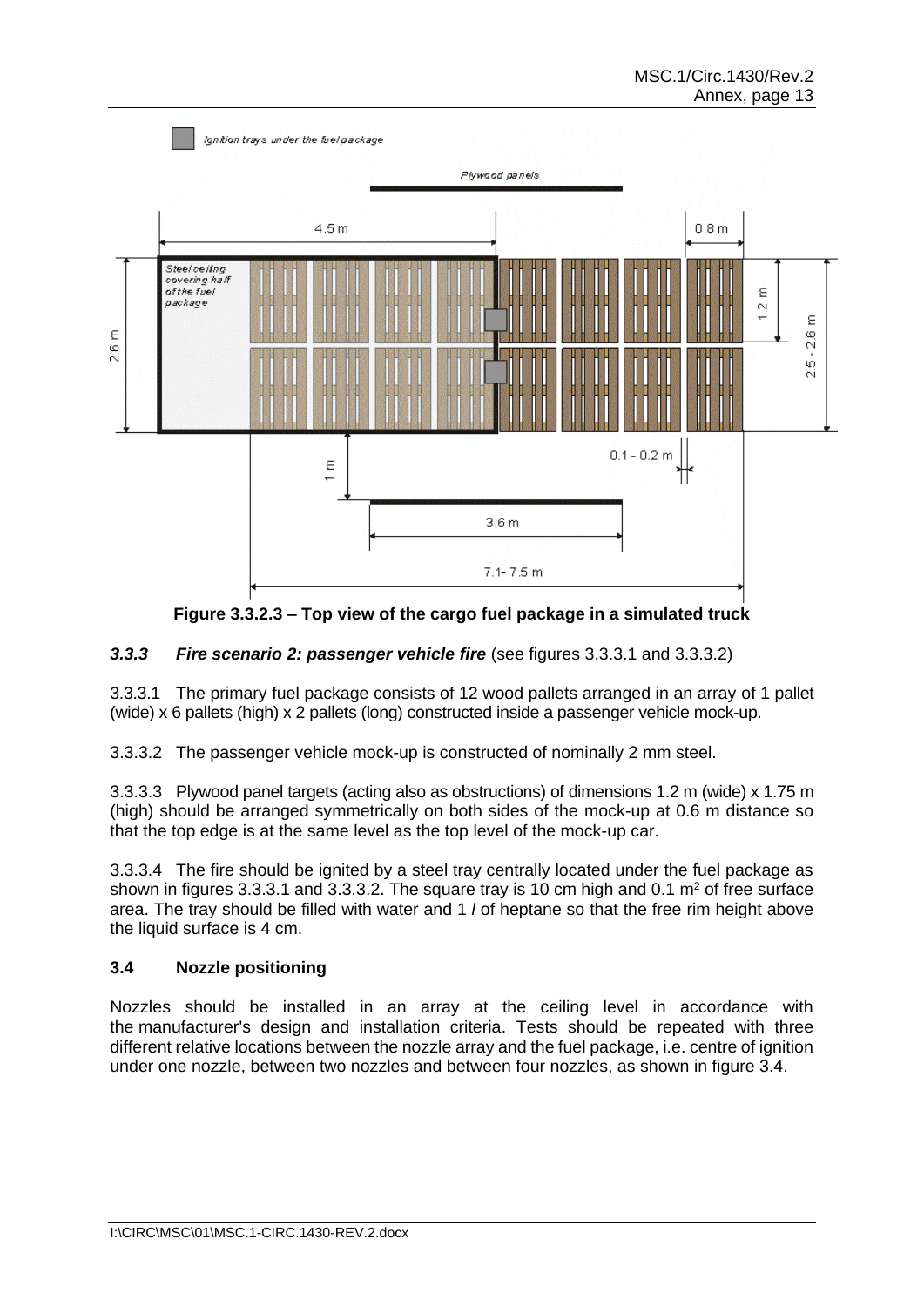

**Figure 3.3.3.1** − **Side view of the passenger vehicle fuel package** (The dashed lines visualize the shape of a car; the ceiling plate is to be fixed in its location as found most practical)



**Figure 3.3.3.2** − **Top view of the passenger vehicle fuel package**



**Figure 3.4** − **Nozzle positioning in the two scenarios**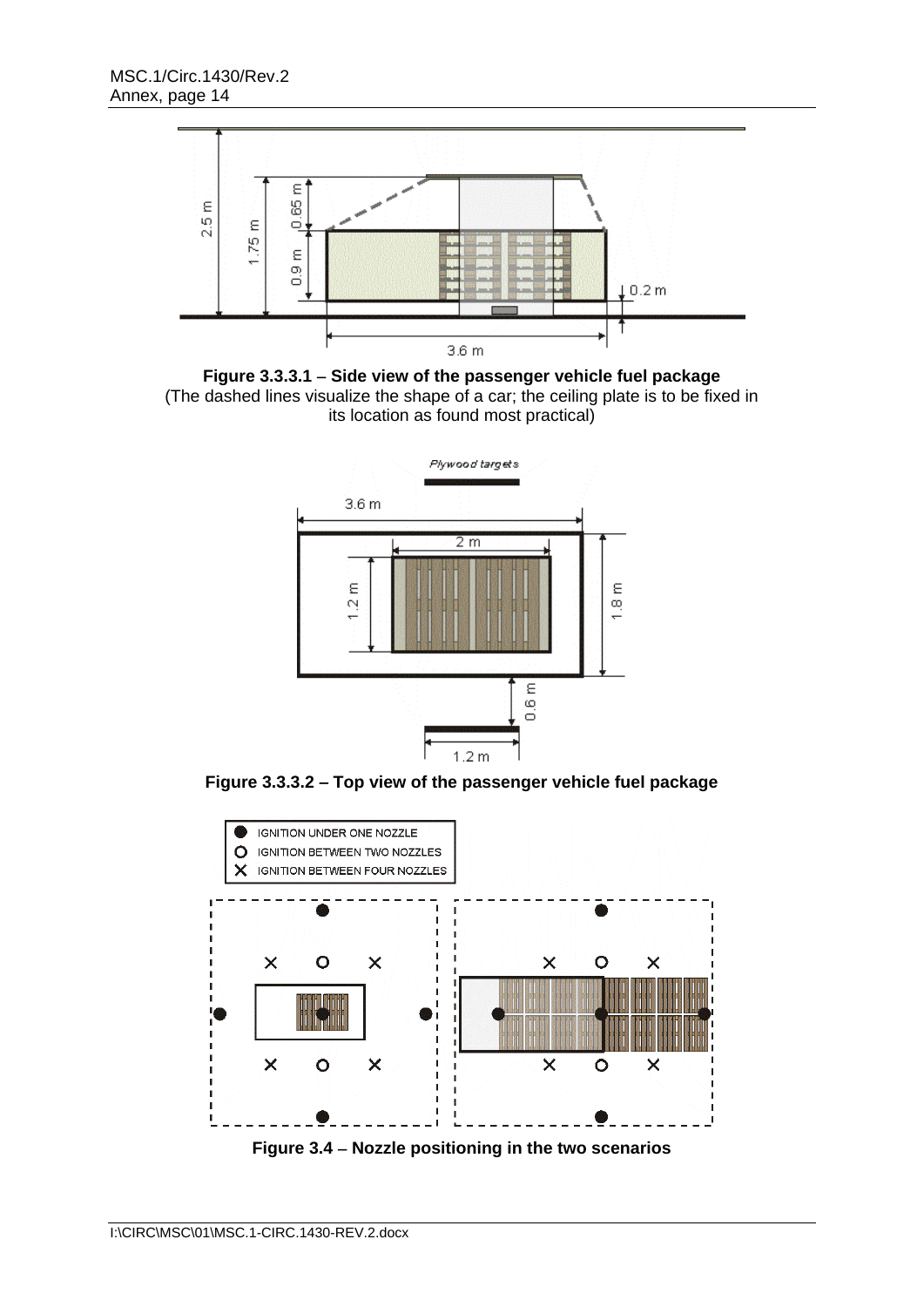### **3.5 Instrumentation**

3.5.1 Instrumentation for the continuous measuring and recording of test conditions should be employed. At least the following measurements should be made:

- .1 gas temperature at 7.5 cm below the ceiling at locations shown in figure 3.5.1;
- .2 gas temperature at the targets to indicate ignition of targets as shown in figure 3.5.2; and
- .3 system water pressure near the centre of the piping array.
- 3.5.2 System water flow rate should be defined with suitable means for the system.



**Figure 3.5.1** − **Thermocouple locations in the two scenarios**<sup>3</sup>

<sup>&</sup>lt;sup>3</sup> For the truck fuel package the three locations at both ends are used for acceptance evaluation, the three locations at and around the centre of ignition are for safety purposes to define during the test whether the ceiling is at danger. For the passenger car fuel package all four locations are used for acceptance evaluation.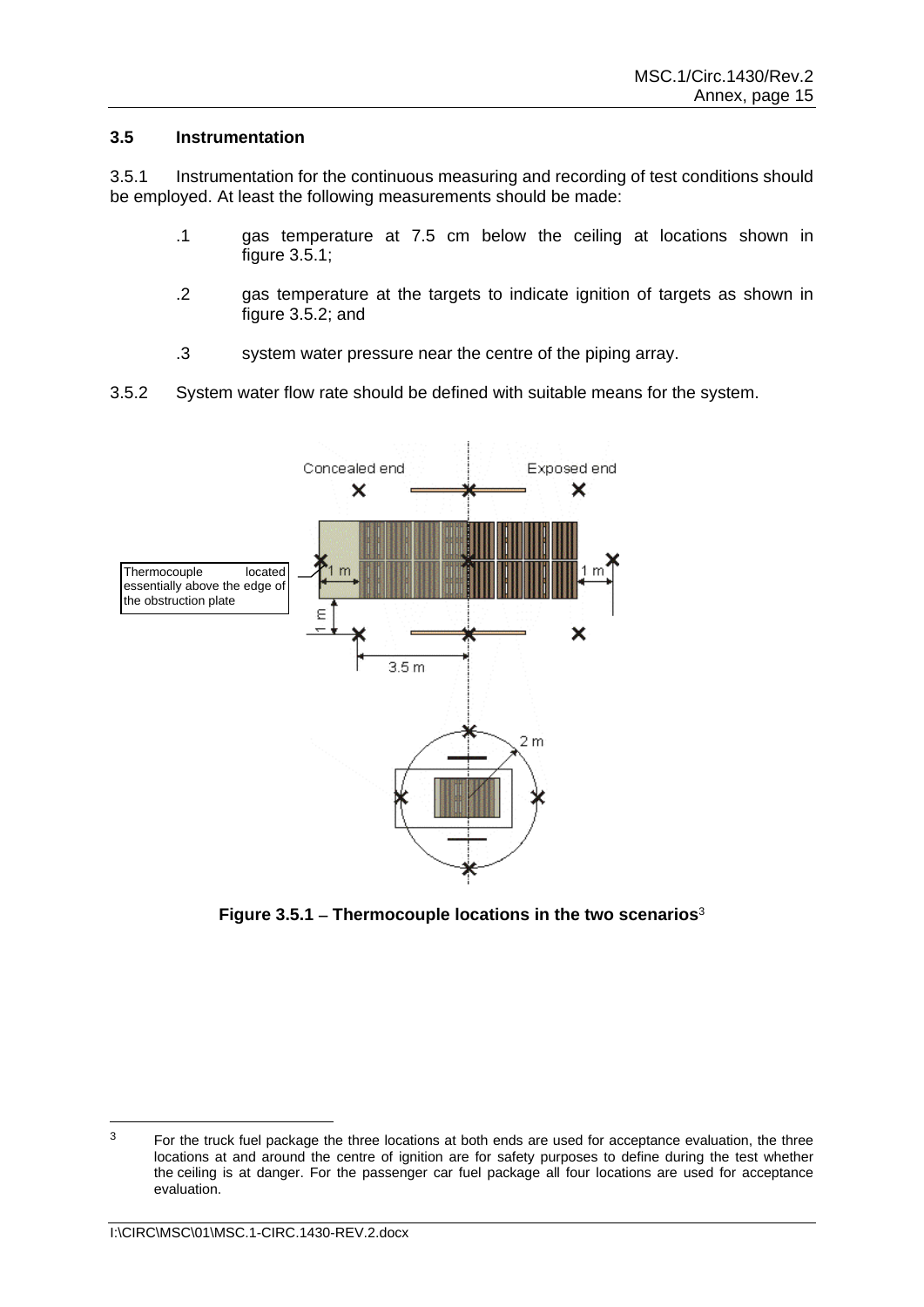

**Figure 3.5.2** − **Thermocouple locations at the plywood targets for determining ignition of targets**<sup>4</sup>

## **3.6 Test programme and test procedure**

### *3.6.1 Test programme*

3.6.1.1 Tests should be conducted at the minimum system water pressure at the minimum distance between the lowest part of the nozzles and the ceiling, as specified by the manufacturer.

3.6.1.2 Three tests should be conducted at ceiling heights 5 m and/or 2.5 m, with different nozzle grid locations relative to the fuel package as specified in figure 3.4.1.

### *3.6.2 Test procedure*

3.6.2.1 Prior to starting the test the moisture content of the fuel package should be measured at several locations along the full package with a probe-type moisture meter and the results should be reported.

3.6.2.2 The actual test procedure for all tests is as follows:

.1 the water pressure used at the start of the test should be set at the minimum value for the system specified by the manufacturer, flowing six open nozzles. If more than six nozzles operate during the test, the water supply pressure should be adjusted accordingly, to keep the required minimum system water pressure;

<sup>&</sup>lt;sup>4</sup> A thin (about 1 mm) steel sheet is bent on top of the plywood panels as shown in the figure. Plain charring of panels is seen as a sharp edge between the black charring on the exposed surface and intact surface under the metal sheet. When ignited in flames charring is seen also under the sheet and verified by significant increase in the gas temperature under the metal sheet.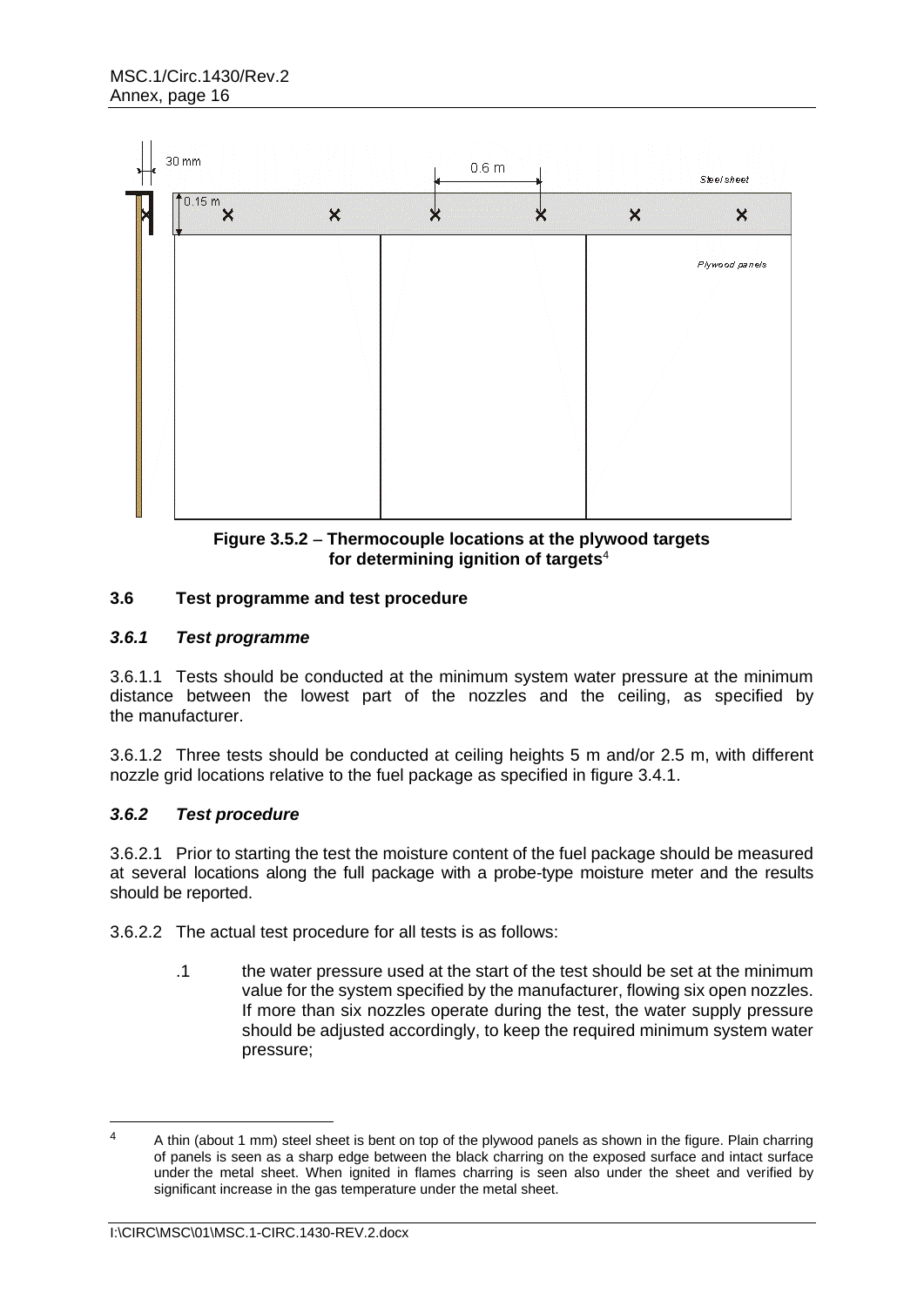- .2 the tray should be filled with 1 litre of heptane on the water base as described in paragraph 3.3.2.5 or 3.3.3.4;
- .3 the measurements are started;
- .4 the flammable liquid pool fire(s) should be lit by means of a torch or a match;
- .5 the fire should be allowed to burn freely for a period of 2.5 minutes; 5
- .6 the test is continued for 30 minutes after system activation;
- .7 any remaining fire should be manually extinguished; and
- .8 the test is terminated.

## **3.7 Acceptance criteria**

The principal acceptance criteria are based on the following factors:

- .1 gas temperatures measured at locations not directly affected by impinging flames;
- .2 damage to the fuel package; and/or
- .3 ignition of targets.
- **Note 1**: Damage to the fuel package is defined by the fraction of charring of the full package. The damage to each individual wood pallet should be evaluated separately and the total fraction calculated based on the detailed results. Totally black, i.e. totally charred pallet is denoted as 100% damage of the pallet (even though the pallet may have maintained its shape) and totally intact pallet is denoted as 0% damage. Partially charred pallets should be visually evaluated. Proper and adequate photographs of the damaged fuel package should be included in the test report.
- **Note 2**: Ignition of targets is defined by the method described in figure 3.5.2, if the visibility during the test is such that it cannot be visually observed.

# *3.7.1 Fire scenario 1: cargo fire in a simulated freight truck (ceiling height 5 m)*

The following four criteria should be met:

- .1 after system activation the maximum 5-minute average at any of the three measurement locations at the exposed end of the fuel package should not exceed  $300^{\circ}$ C;
- .2 after system activation the maximum 5-minute average at any of the three measurement locations at the concealed end of the fuel package should not exceed  $350^{\circ}$ C:

<sup>5</sup> If automatic sprinklers activate already during the 2.5-minute pre-burn period, feeding water to the system should be delayed till after the 2.5 minutes.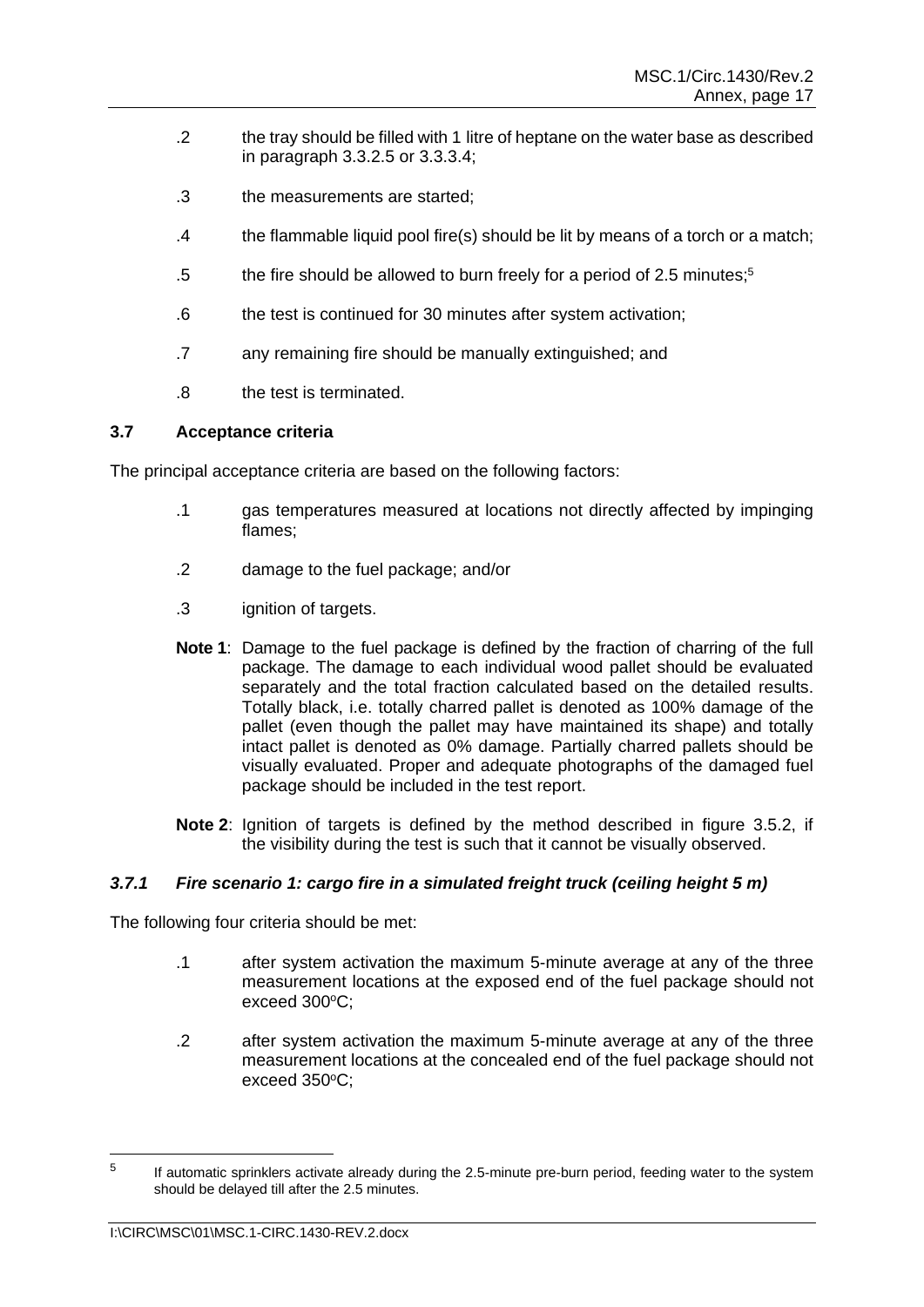- .3 total damage to the wood pallet array should not exceed 45% as defined after the test; and
- .4 the plywood targets should not ignite during the test.

### *3.7.2 Fire scenario 2: passenger vehicle fire*

The following two criteria should be met:

- .1 after system activation the maximum 5-minute average at any of the four measurement locations should not exceed 350°C; and
- .2 the plywood targets should not ignite during the test.

#### **4 DETERMINATION OF AREA OF OPERATION**

4.1 Both fire scenarios include hidden fires that burn intensely throughout the tests. The suppression tests as defined in paragraph 3.6.1 can be applied in establishing the area of operation of wet pipe, dry pipe and pre-action systems. The evaluation is based on the test with the largest number of nozzles activating.

4.2 The ceiling area of 100 m<sup>2</sup> as defined in paragraph 3.3.1 most likely is not sufficient for defining the area of operation. The ceiling should be large enough to allow installation of a sufficient number of nozzles so that it is unambiguous that the nozzles activating truly represent the maximum number of active nozzles.

4.3 The area of operation is determined by multiplying the largest number of nozzles activating in the tests by two and defining the corresponding coverage area.

#### **5 TEST REPORT**

The test report should, as a minimum, include the following information:

- .1 name and address of the test laboratory;
- .2 date of issue and identification number of the test report;
- .3 name and address of applicant;
- .4 name and address of manufacturer or supplier of the nozzles;
- .5 test method and purpose;
- .6 nozzle identification;
- .7 description of the tested nozzles and system performance;
- .8 detailed description of the test set-up including drawings and photos of the fuel package and targets before and after the tests;
- .9 date of tests;
- .10 measured nozzle pressure and flow characteristics;